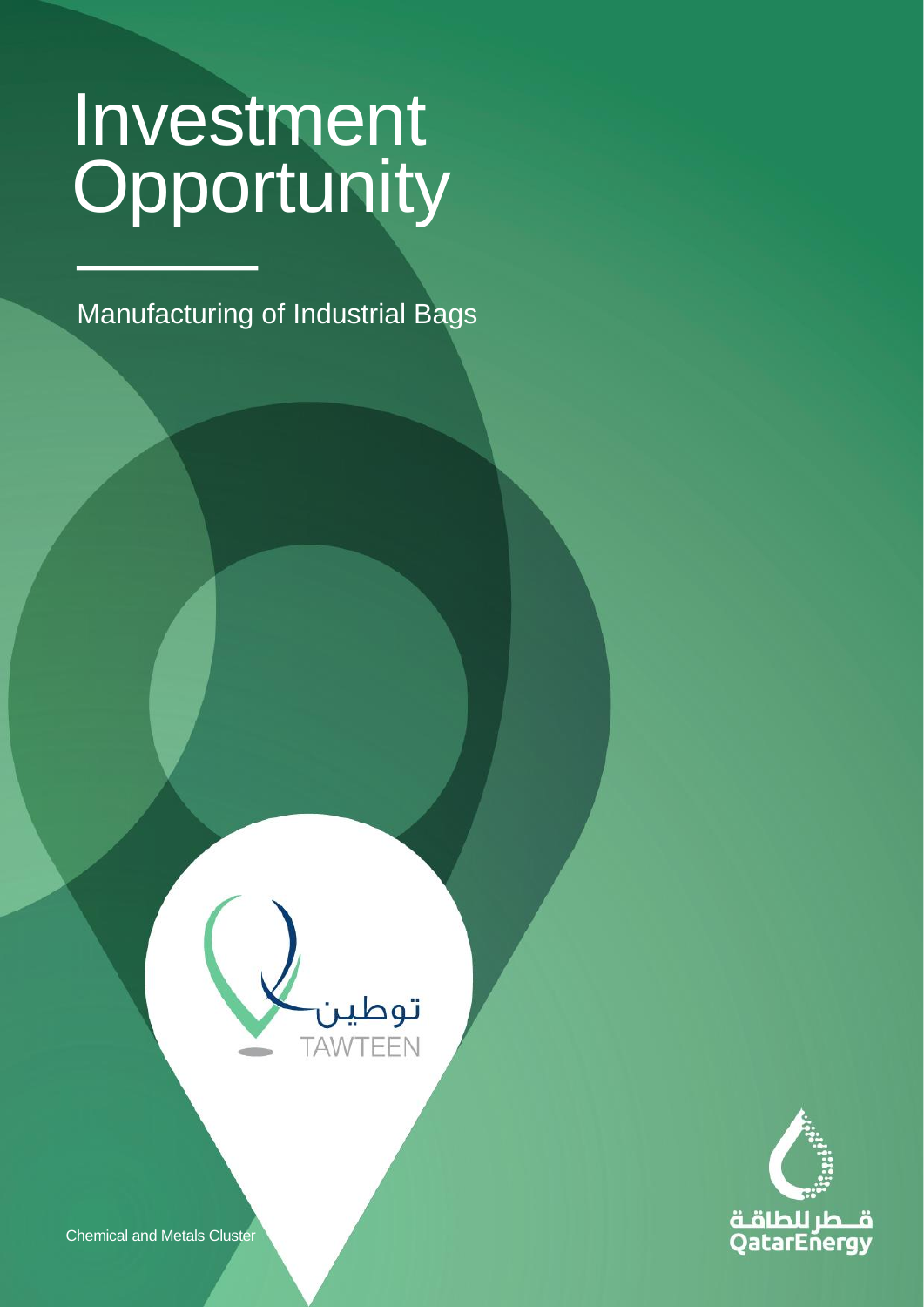

•

# **Executive Summary**

Tawteen's Chemicals and Metals Cluster covers products and services that would support further localization of the petrochemical, manufacturing & sustainability sector in Qatar and would cater to the requirements by Energy Sector Companies. This Tawteen E-Brochure presents the opportunity for investors to establish a polyethylene industrial bags (FFS bags) facility in Qatar.

In essence, Tawteen aspires for the Investor to develop the following local capabilities:

- Establish a facility to convert PE resins to layflat (tube of film) rolls suitable for use in FFS machines
- Establish logistical infrastructure to distribute the products across retail channels to support this investment,

QChem, the Contracting Entity will issue a Request for Proposal (RfP) to all Investors covering a 5-year contract for 2060 Mt volume per annum.

In addition, Tawteen will provide various incentives in infrastructure and supplier development as support to establishment.

Tawteen will also be conducting briefing sessions that will be communicated in the future to fully align on the process of evaluation and expectations of this opportunity.

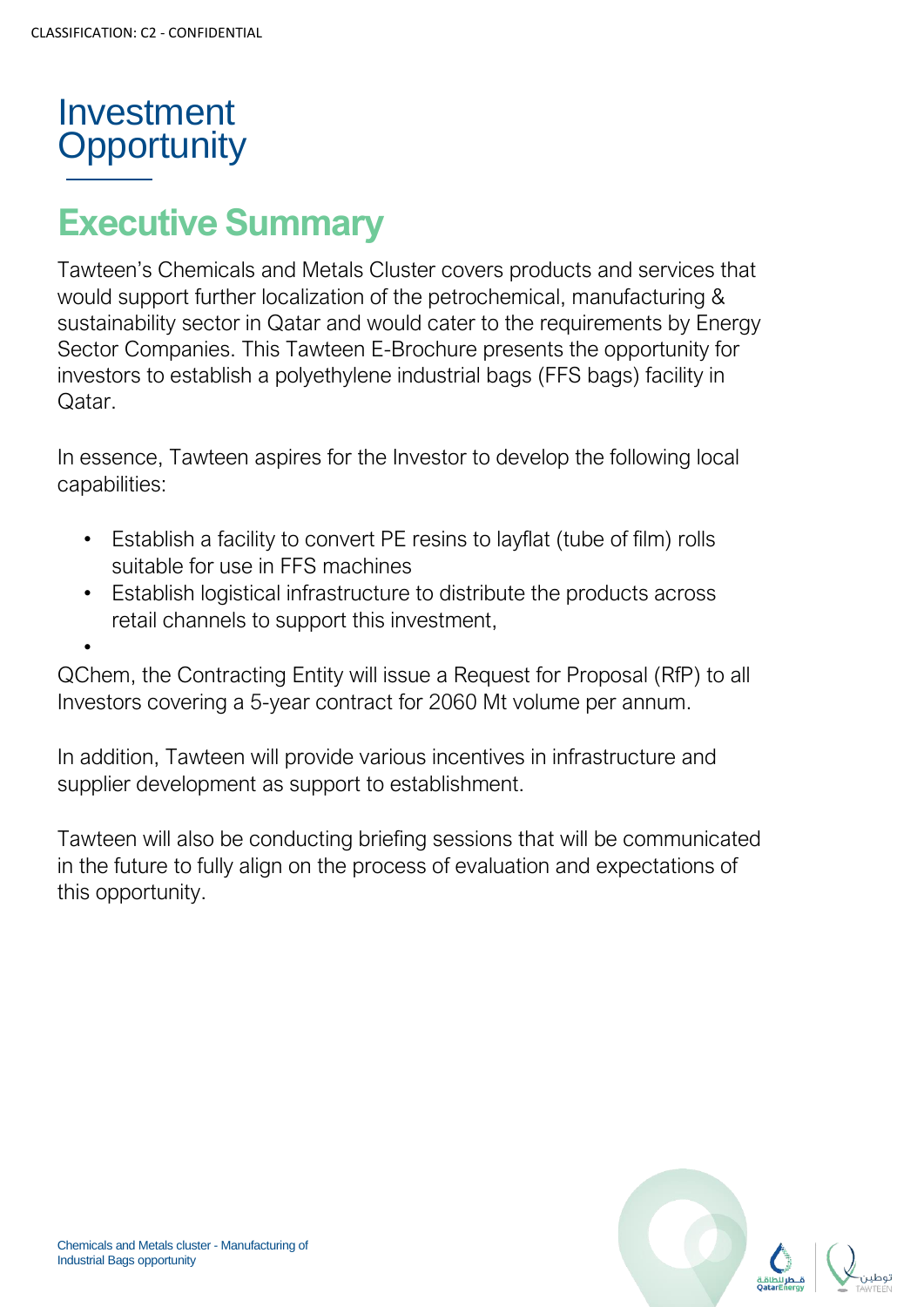# **Detailed Opportunity Description**

#### Manufacturing of Industrial Bags:

- This opportunity involves the setup of a new Polyethylene (PE) Industrial Form, Fill and Seal (FFS) bags manufacturing facility in Qatar.
- These bags are used for packaging plastic resins manufactured by petrochemical companies.
- The manufacturing of this product will ensure redundancy in supply which is critical for the local petrochemical industry as FFS bags are used by Energy Sector Companies.



Manufacturing of Industrial Bags

## Strategic Fit

- Ensure redundancy in supply of this product, which is critical for the local petrochemical industry
- Create in-country value through downstream integration along the plastic value chain

## Localization Opportunity



### Supporting Commitment:

Combined: 2060 mt / annum for 5 years

Contracting Entity:

Image Caption





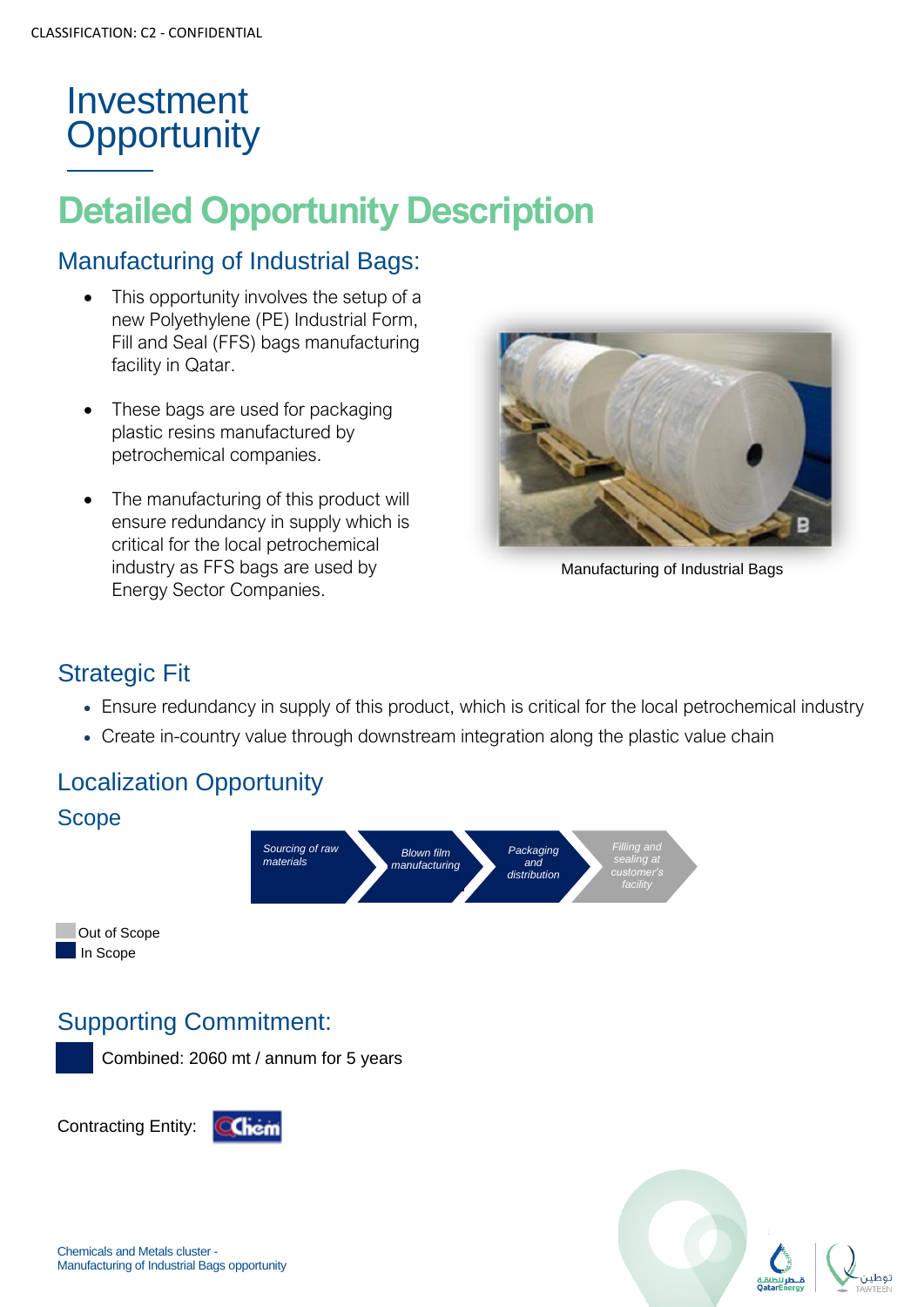# **RfP & Investor Pack Collection**

Interested investors can collect the RfP and Tawteen Investor Pack from QChem though the following steps:

- To send request email to the Tender Committee Secretary email and contact information mentioned below on (26/06/2022), that you would like to collect the RfP and Tawteen Investor Pack with the email subject title being:
- [Request to Collect Tawteen / QChem RfP] Manufacturing of Industrial Bags

Ms. Nouf A Al-Mutawa

Secretary Tender Committee

Email: [naalmutawa@qchem.com.qa](mailto:naalmutawa@qchem.com.qa)

Phone: 00974 44847679

QChem RfP

Tawteen Investor Pack